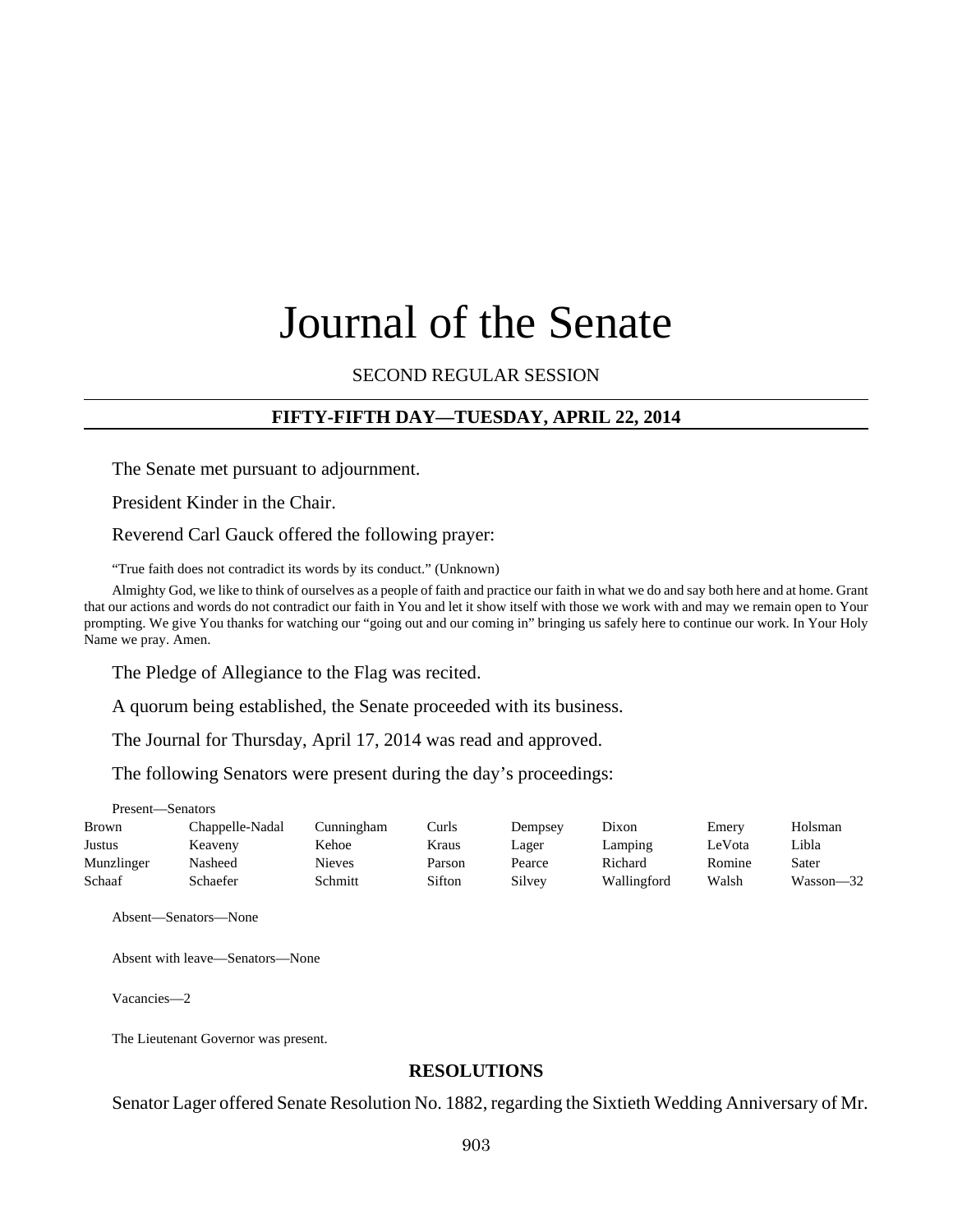and Mrs. Donald Hutson, Bolckow, which was adopted.

Senator Lager offered Senate Resolution No. 1883, regarding Robert "Bert" Ernst, which was adopted.

Senator Wallingford offered Senate Resolution No. 1884, regarding Beth St. John, Jackson, which was adopted.

Senator Wallingford offered Senate Resolution No. 1885, regarding Heather Miller, which was adopted.

Senator Wallingford offered Senate Resolution No. 1886, regarding Jason Bruns, Cape Girardeau, which was adopted.

Senator Wallingford offered Senate Resolution No. 1887, regarding Lisa Goodwin, Jackson, which was adopted.

Senator Wallingford offered Senate Resolution No. 1888, regarding Tammy Mueller, Jackson, which was adopted.

Senator Keaveny offered Senate Resolution No. 1889, regarding Marilyn Coleman, which was adopted.

Senator Kehoe offered Senate Resolution No. 1890, regarding Bob Maxwell, Fulton, which was adopted.

Senator Kehoe offered Senate Resolution No. 1891, regarding Karen Kirchoff, California, which was adopted.

Senator Kehoe offered Senate Resolution No. 1892, regarding Lisa M. Herx, Iberia, which was adopted.

Senator Keaveny offered Senate Resolution No. 1893, regarding Earl Edward Brown, Brentwood, which was adopted.

Senator LeVota offered Senate Resolution No. 1894, regarding Jana Waits, which was adopted.

Senator LeVota offered Senate Resolution No. 1895, regarding Truman High School, Independence School District, which was adopted.

Senator LeVota offered Senate Resolution No. 1896, regarding John Cash, Independence, which was adopted.

Senators Wasson and Dixon offered Senate Resolution No. 1897, regarding Easton Sprague, which was adopted.

Senators Wasson and Dixon offered Senate Resolution No. 1898, regarding Rieder Sprague, which was adopted.

Senator Wasson offered Senate Resolution No. 1899, regarding the 2013-2014 Class 4 Champions Republic High School Boys Basketball Team, which was adopted.

Senator Wasson offered Senate Resolution No. 1900, regarding Laura Cook, Ozark, which was adopted.

Senator Wasson offered Senate Resolution No. 1901, regarding Angie Atwell, Nixa, which was adopted.

Senator Wasson offered Senate Resolution No. 1902, regarding East Elementary School, Ozark R-VI School District, which was adopted.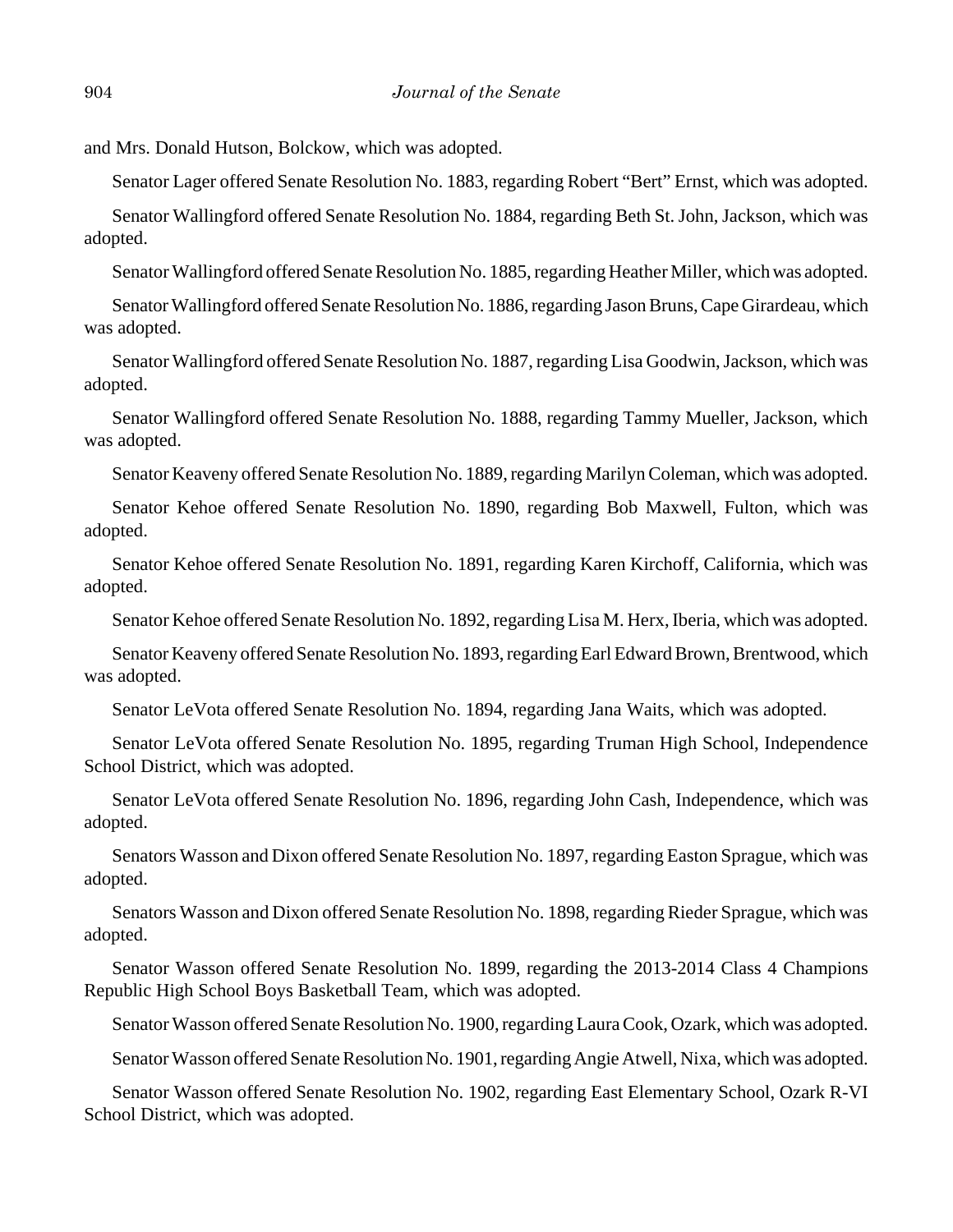Senator Curls offered Senate Resolution No. 1903, regarding the death of Murvell Vertez "Big Murv" McMurry, Kansas City, which was adopted.

Senator Munzlinger offered Senate Resolution No. 1904, regarding the late Stephen Glascock, which was adopted.

Senator Walsh offered Senate Resolution No. 1905, regarding Herman Henry Heinrich, Saint Louis, which was adopted.

Senator Brown offered Senate Resolution No. 1906, regarding Dallas Ernst, which was adopted.

Senator Brown offered Senate Resolution No. 1907, regarding Lee Ann Kenley, which was adopted.

## **MESSAGES FROM THE HOUSE**

The following messages were received from the House of Representatives through its Chief Clerk:

Mr. President: I am instructed by the House of Representatives to inform the Senate that the House has taken up and passed **HCS** for **HB 1690**, entitled:

An Act to repeal sections 407.925, 407.926, 407.927, 407.929, 407.931, 407.933, and 407.934, RSMo, and to enact in lieu thereof seven new sections relating to alternative nicotine or vapor products, with penalty provisions.

In which the concurrence of the Senate is respectfully requested.

Read 1st time.

Also,

Mr. President: I am instructed by the House of Representatives to inform the Senate that the House has taken up and passed **HCS** for **HB 1078**, entitled:

An Act to amend chapter 640, RSMo, by adding thereto one new section relating to public water systems, with an emergency clause.

Emergency clause adopted.

In which the concurrence of the Senate is respectfully requested.

Read 1st time.

Also,

Mr. President: I am instructed by the House of Representatives to inform the Senate that the House has taken up and passed **HCS** for **HB 1336**, entitled:

An Act to repeal sections 382.010, 382.020, 382.040, 382.050, 382.060, 382.080, 382.095, 382.110, 382.170, 382.180, 382.190, 382.195, 382.220, and 382.230, RSMo, and to enact in lieu thereof seventeen new sections relating to insurance holding companies, with a penalty provision.

In which the concurrence of the Senate is respectfully requested.

Read 1st time.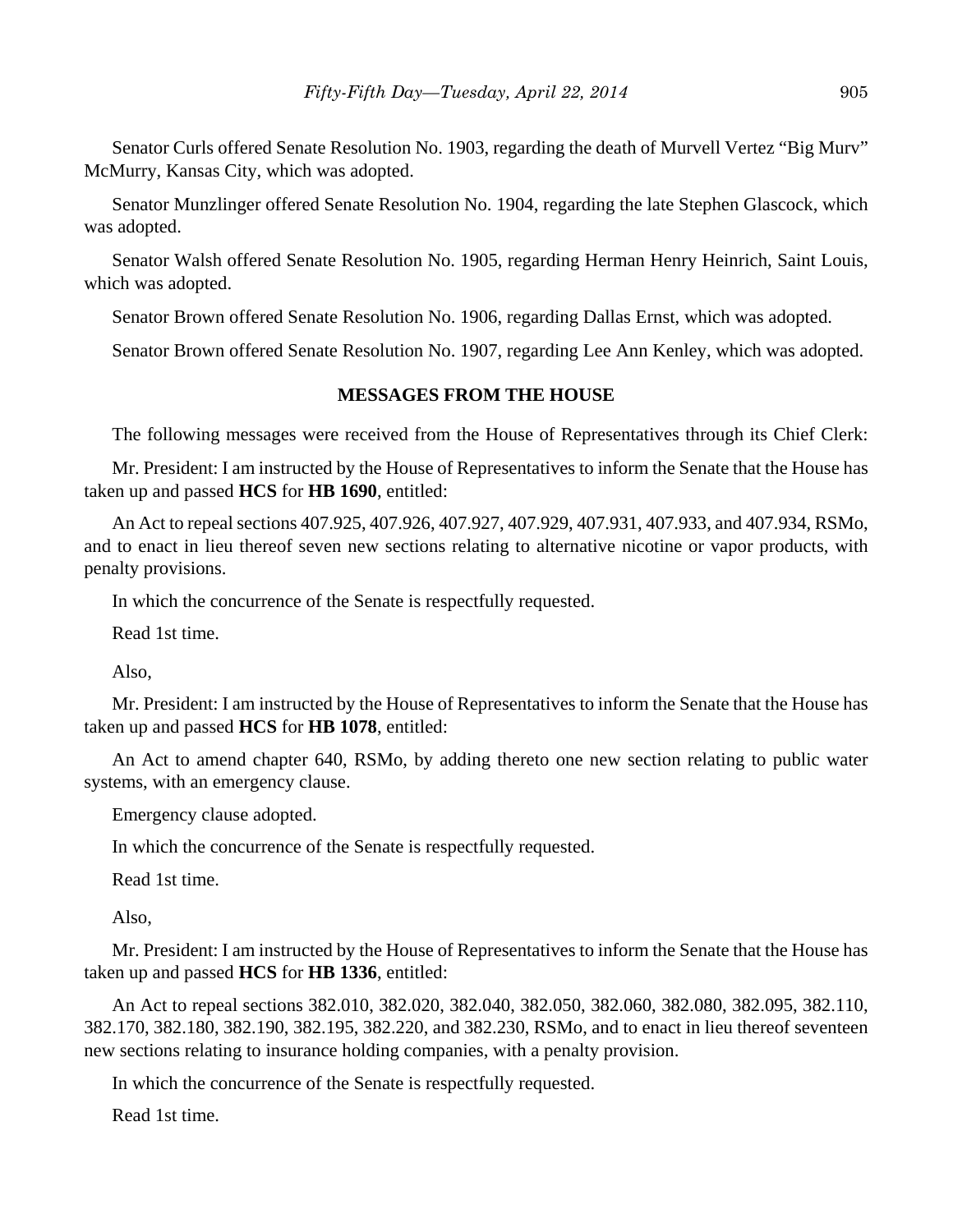Also,

Mr. President: I am instructed by the House of Representatives to inform the Senate that the House has taken up and passed **HCS** for **HB 1882**, entitled:

An Act to repeal sections 21.557, 21.561, 21.562, 21.563, 21.564, 105.660, 105.664, 105.665, 105.666, 105.670, 105.683, and 105.684, RSMo, and to enact in lieu thereof twelve new sections relating to administrative requirements of public employee retirement plans.

In which the concurrence of the Senate is respectfully requested.

Read 1st time.

Also,

Mr. President: I am instructed by the House of Representatives to inform the Senate that the House has taken up and passed **HB 1615**, entitled:

An Act to repeal section 311.091, RSMo, and to enact in lieu thereof one new section relating to the sale of intoxicating liquor on boats.

In which the concurrence of the Senate is respectfully requested.

Read 1st time.

Also,

Mr. President: I am instructed by the House of Representatives to inform the Senate that the House has taken up and passed **HB 1998**, entitled:

An Act to repeal section 340.396, RSMo, and to enact in lieu thereof one new section relating to the large animal veterinary student loan program.

In which the concurrence of the Senate is respectfully requested.

Read 1st time.

Also,

Mr. President: I am instructed by the House of Representatives to inform the Senate that the House has taken up and passed **HCS No. 2** for **HBs 1100** and **1421**, entitled:

An Act to amend chapter 196, RSMo, by adding thereto two new sections relating to food preparation.

In which the concurrence of the Senate is respectfully requested.

Read 1st time.

Also,

Mr. President: I am instructed by the House of Representatives to inform the Senate that the House has taken up and passed **HCS** for **HB 1250**, entitled:

An Act to repeal section 160.518, RSMo, and to enact in lieu thereof three new sections relating to elementary and secondary education.

In which the concurrence of the Senate is respectfully requested.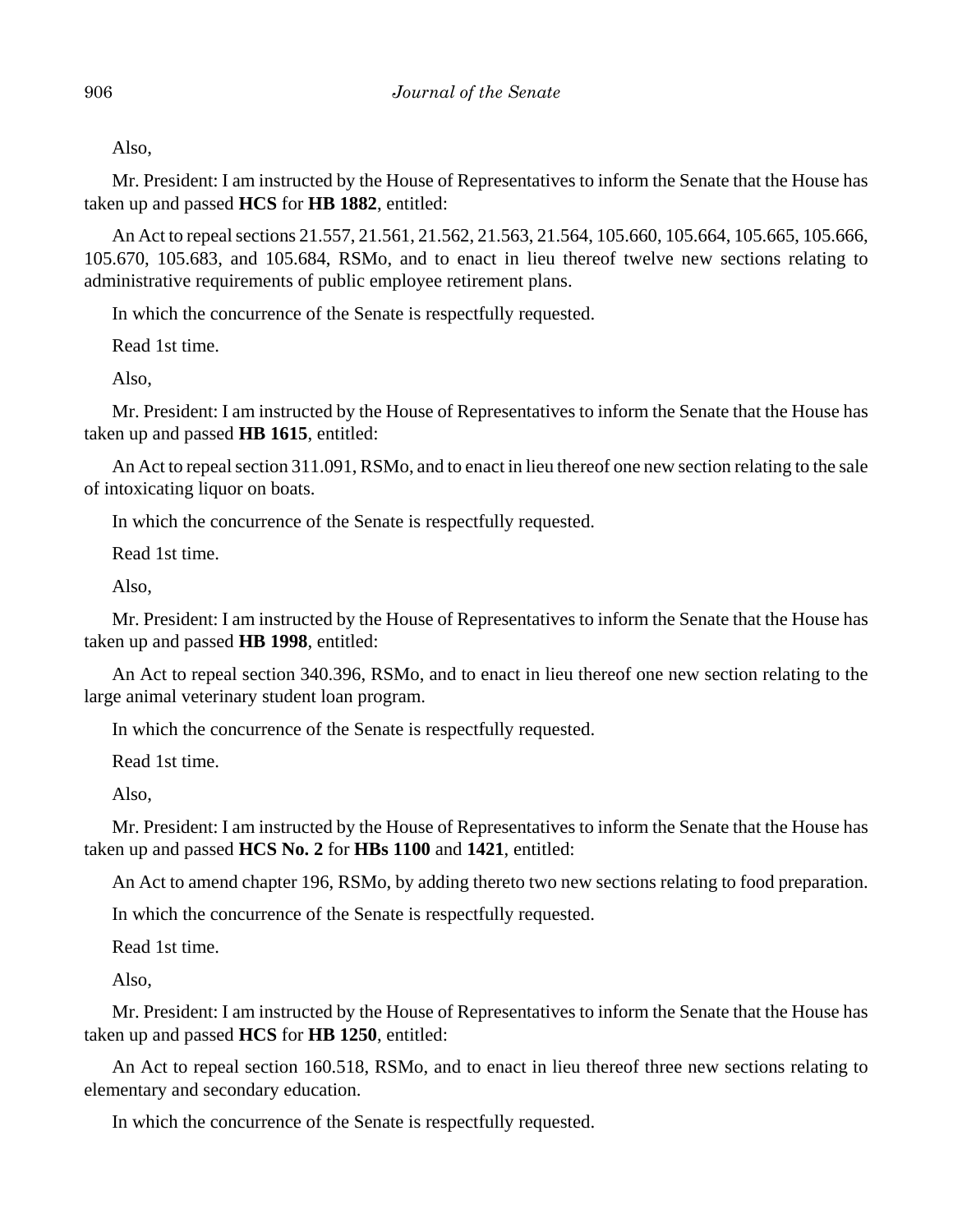Read 1st time.

Also,

Mr. President: I am instructed by the House of Representatives to inform the Senate that the House has taken up and passed **HCS** for **HB 2125**, entitled:

An Act to amend chapter 191, RSMo, by adding thereto two new sections relating to public health.

In which the concurrence of the Senate is respectfully requested.

Read 1st time.

Also,

Mr. President: I am instructed by the House of Representatives to inform the Senate that the House has taken up and passed **HCS** for **HB 1377**, entitled:

An Act to repeal section 173.260, RSMo, and to enact in lieu thereof one new section relating to survivor's and disabled employee's educational grant program.

In which the concurrence of the Senate is respectfully requested.

Read 1st time.

Also,

Mr. President: I am instructed by the House of Representatives to inform the Senate that the House has taken up and passed **HB 1883**, entitled:

An Act to repeal sections 3.142, 21.440, 21.445, 21.450, 21.455, 21.460, 21.465, 44.227, 208.530, 208.533, 208.535, 376.1190, and 376.1192, RSMo, and to enact in lieu thereof four new sections relating to the general assembly.

In which the concurrence of the Senate is respectfully requested.

Read 1st time.

Also,

Mr. President: I am instructed by the House of Representatives to inform the Senate that the House has taken up and passed **HCS** for **HB 1124**, entitled:

An Act to repeal sections 301.010 and 301.700, RSMo, and to enact in lieu thereof three new sections relating to motor vehicles.

In which the concurrence of the Senate is respectfully requested.

Read 1st time.

Also,

Mr. President: I am instructed by the House of Representatives to inform the Senate that the House has taken up and passed **HCS** for **HB 1689**, entitled:

An Act to repeal sections 160.053, 160.054, 160.055, and 161.216, RSMo, and to enact in lieu thereof six new sections relating to elementary and secondary education.

In which the concurrence of the Senate is respectfully requested.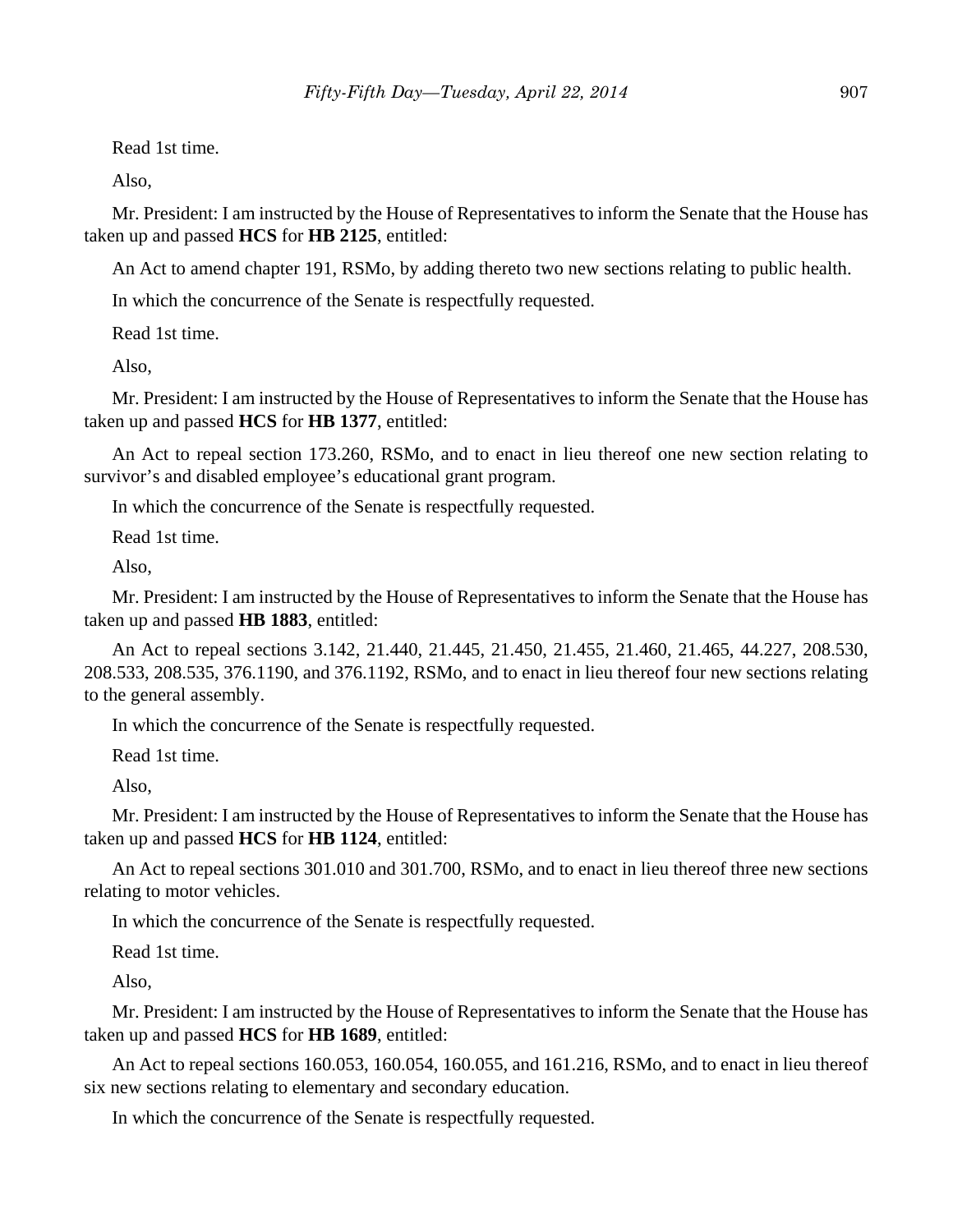Read 1st time.

Also,

Mr. President: I am instructed by the House of Representatives to inform the Senate that the House has taken up and passed **HCS** for **HB 1739**, entitled:

An Act to amend chapter 115, RSMo, by adding thereto one new section relating to electronic signatures.

In which the concurrence of the Senate is respectfully requested.

Read 1st time.

Also,

Mr. President: I am instructed by the House of Representatives to inform the Senate that the House has taken up and passed **HB 1865**, entitled:

An Act to repeal section 144.030, RSMo, and to enact in lieu thereof two new sections relating to tax exemptions for utilities used in food preparation.

In which the concurrence of the Senate is respectfully requested.

Read 1st time.

Also,

Mr. President: I am instructed by the House of Representatives to inform the Senate that the House has taken up and passed **HCS** for **HB 1801**, entitled:

An Act to repeal sections 143.041, 143.071, 143.191, 144.610, 285.230, 285.232, 285.233, and 285.234, RSMo, and to enact in lieu thereof twelve new sections relating to the facilitating business rapid response to state declared disasters act.

In which the concurrence of the Senate is respectfully requested.

Read 1st time.

Also,

Mr. President: I am instructed by the House of Representatives to inform the Senate that the House has taken up and passed **HCS** for **HB 1308**, entitled:

An Act to repeal section 173.250, RSMo, and to enact in lieu thereof one new section relating to the higher education academic scholarship program.

In which the concurrence of the Senate is respectfully requested.

Read 1st time.

Also,

Mr. President: I am instructed by the House of Representatives to inform the Senate that the House has taken up and passed **HB 1574**, entitled:

An Act to repeal section 29.235, RSMo, and to enact in lieu thereof one new section relating to authority of the state auditor.

In which the concurrence of the Senate is respectfully requested.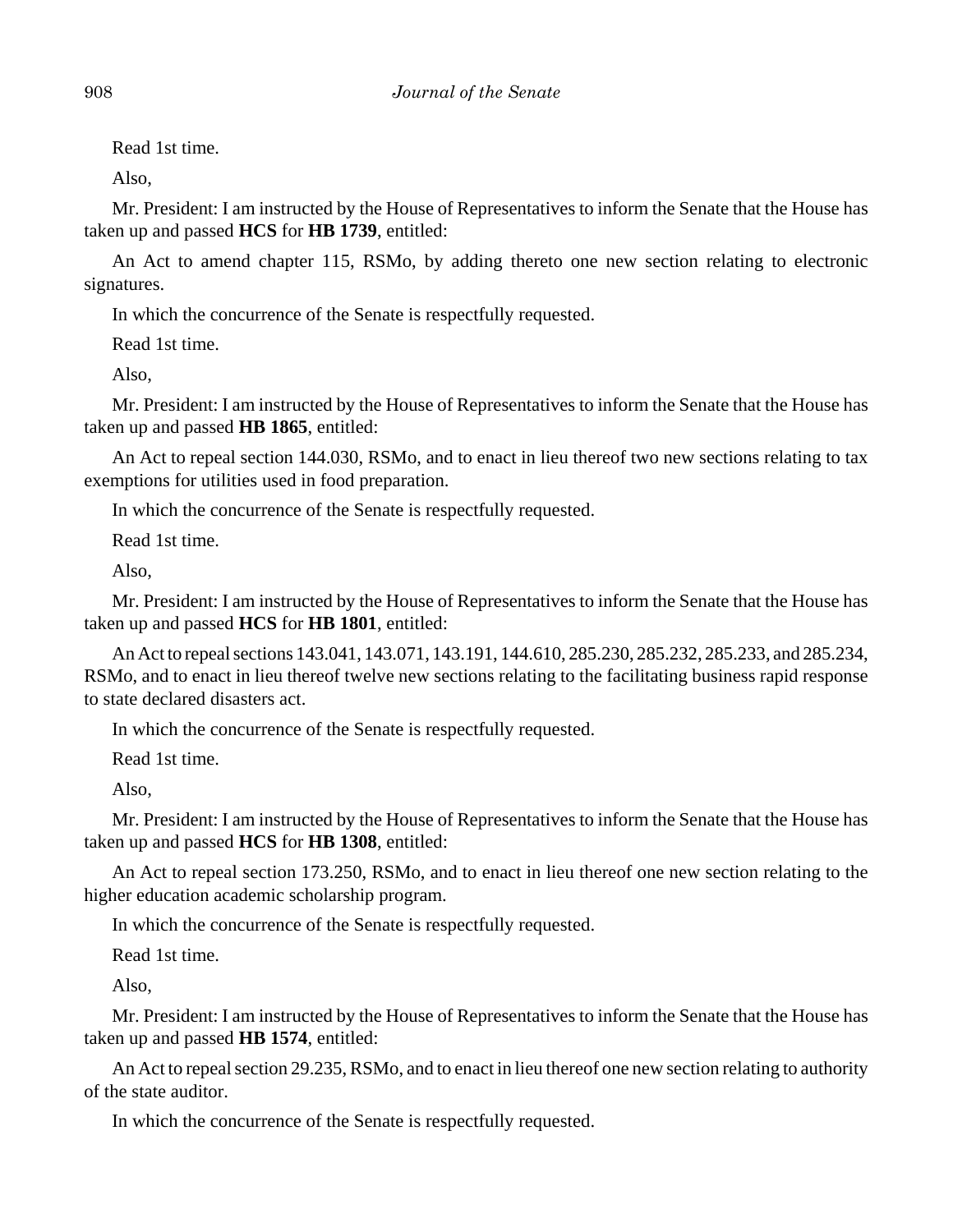Read 1st time.

Also,

Mr. President: I am instructed by the House of Representatives to inform the Senate that the House has taken up and passed **HB 2193**, entitled:

An Act to repeal section 49.266, RSMo, and to enact in lieu thereof one new section relating to county commissions.

In which the concurrence of the Senate is respectfully requested.

Read 1st time.

Also,

Mr. President: I am instructed by the House of Representatives to inform the Senate that the House has taken up and passed **HCS** for **HB 2130**, entitled:

An Act to amend chapter 408, RSMo, by adding thereto one new section relating to open-end credit plans.

In which the concurrence of the Senate is respectfully requested.

Read 1st time.

Also,

Mr. President: I am instructed by the House of Representatives to inform the Senate that the House has taken up and passed **HB 1906**, entitled:

An Act to repeal section 650.120, RSMo, and to enact in lieu thereof one new section relating to cyber crime investigation.

In which the concurrence of the Senate is respectfully requested.

Read 1st time.

Also,

Mr. President: I am instructed by the House of Representatives to inform the Senate that the House has taken up and passed **HB 1174**, entitled:

An Act to repeal sections 143.111, 143.221, 143.801, and 408.010, RSMo, and to enact in lieu thereof four new sections relating to taxation.

In which the concurrence of the Senate is respectfully requested.

Read 1st time.

Also,

Mr. President: I am instructed by the House of Representatives to inform the Senate that the House has taken up and passed **HCS** for **HB 2271**, entitled:

An Act to amend chapter 115, RSMo, by adding thereto one new section relating to early voting.

In which the concurrence of the Senate is respectfully requested.

Read 1st time.

Also,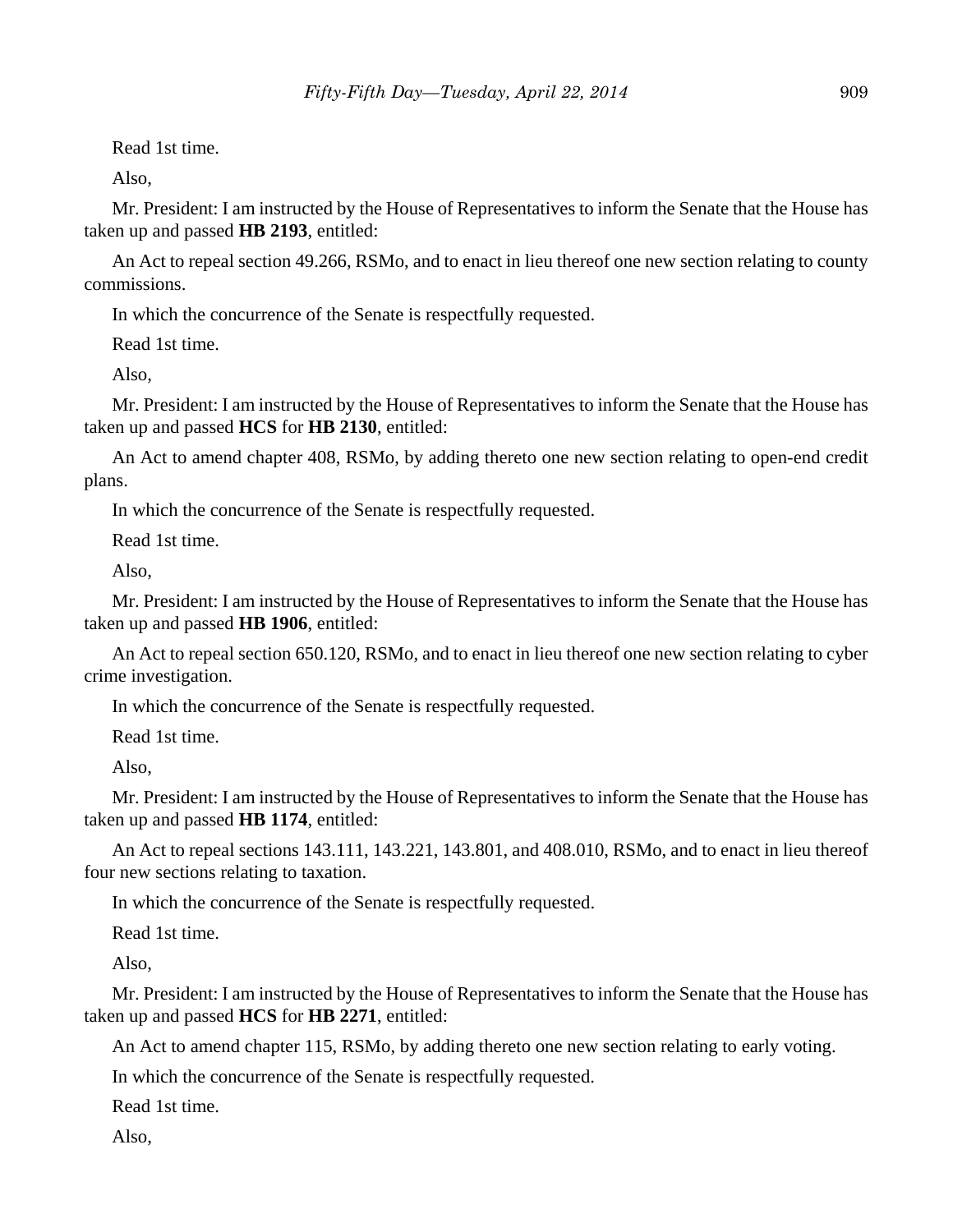Mr. President: I am instructed by the House of Representatives to inform the Senate that the House has taken up and adopted **HCS** for **HCR 25**.

#### HOUSE COMMITTEE SUBSTITUTE FOR HOUSE CONCURRENT RESOLUTION NO. 25

WHEREAS, oral health is a critical component of overall health affecting speech, nutrition, growth and function, social development, employability and productivity, and quality of life; and

WHEREAS, dental decay is the most common chronic disease among children - four times more common than asthma, four times more common than early-childhood obesity, and twenty times more common than diabetes; and

WHEREAS, untreated dental disease is linked to adverse health outcomes associated with diabetes, stroke, heart disease, bacterial pneumonia, pre-term and low birth weight deliveries, and in some instances, death; and

WHEREAS, students miss more than 51 million hours of school and employed adults lose more than 164 million hours of work each year due to dental disease or dental visits; and

WHEREAS, dental decay affects 18% of the nation's children aged 2-4, 52% of children aged 6-8, and 61% of teenagers age 15; and

WHEREAS, dental decay is one of the most prevalent health problems in Missouri with 55% of third grade children having experienced dental decay; and

WHEREAS, access to dental care is associated with higher utilization of preventive and restorative dental services; and

WHEREAS, the state has improved access for children enrolled in the MO HealthNet program, but more can be done for these low-income children who suffer more tooth decay than their higher-income peers; and

WHEREAS, Missouri residents deserve access to high quality oral health care:

NOW, THEREFORE, BE IT RESOLVED that the members of the House of Representatives of the Ninety-seventh General Assembly, Second Regular Session, the Senate concurring therein, hereby:

(1) Recognize that good oral health is critical to good overall health;

(2) Support health policies at the state and local levels that are consistent and promote optimal oral health;

(3) Ensure oral health impact is a consideration in the development of state policy;

(4) Support the use of available local, state, and federal resources to monitor oral health status;

(5) Support community oral health initiatives aimed at improving oral health literacy and better health outcomes;

(6) Recognize the month of August as "Oral Health Awareness Month" to draw attention to ongoing efforts at the local, state, and federal levels to improve the oral health of all; and

BE IT FURTHER RESOLVED that the Chief Clerk of the Missouri House of Representatives be instructed to prepare a properly inscribed copy of this resolution for the Missouri Dental Association.

In which the concurrence of the Senate is respectfully requested.

## **HOUSE BILLS ON THIRD READING**

**HB 1495**, introduced by Representatives Torpey and Hicks, with **SCS**, entitled:

An Act to amend chapter 620, RSMo, by adding thereto one new section relating to early stage business development corporations.

Was taken up by Senator Dixon.

**SCS** for **HB 1495**, entitled:

## SENATE COMMITTEE SUBSTITUTE FOR HOUSE BILL NO. 1495

An Act to amend chapter 620, RSMo, by adding thereto one new section relating to early stage business development corporations.

Was taken up.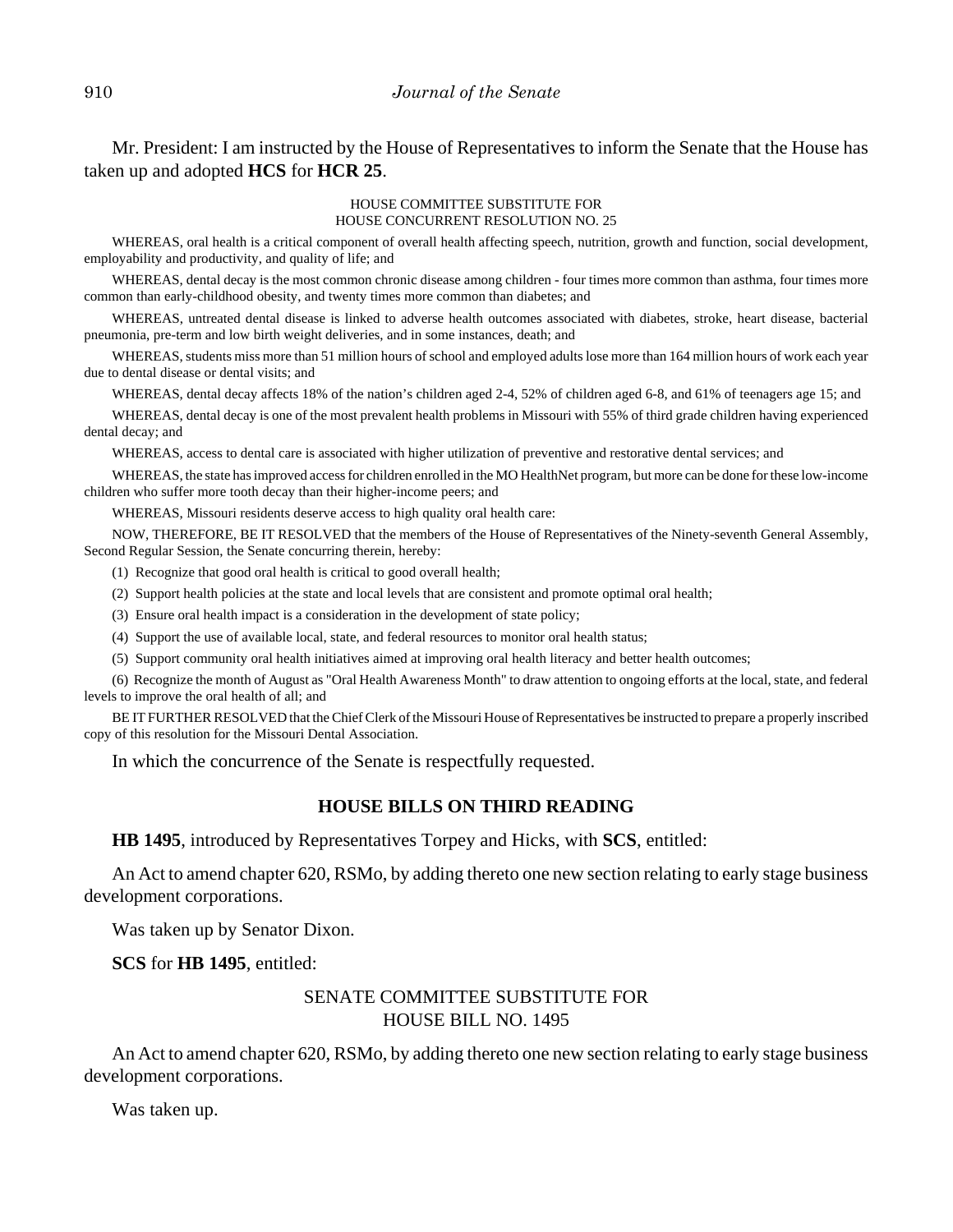#### Senator Dixon moved that **SCS** for **HB 1495** be adopted.

Senator Dixon offered **SS** for **SCS** for **HB 1495**, entitled:

# SENATE SUBSTITUTE FOR SENATE COMMITTEE SUBSTITUTE FOR HOUSE BILL NO. 1495

An Act to amend chapter 620, RSMo, by adding thereto one new section relating to early stage business development corporations.

Senator Dixon moved that **SS** for **SCS** for **HB 1495** be adopted.

At the request of Senator Dixon, **HB 1495**, with **SCS** and **SS** for **SCS** (pending), was placed on the Informal Calendar.

## **HCS** for **HB 1501**, entitled:

An Act to repeal sections 99.1205, 135.350, 135.352, 253.545, 253.550, 253.557, and 253.559, RSMo, and to enact in lieu thereof seventeen new sections relating to tax incentive programs.

Was taken up by Senator Schmitt.

Senator Schmitt offered **SS** for **HCS** for **HB 1501**, entitled:

# SENATE SUBSTITUTE FOR HOUSE COMMITTEE SUBSTITUTE FOR HOUSE BILL NO. 1501

An Act to repeal sections 99.1205, 135.350, 135.352, 253.545, 253.550, 253.557, and 253.559, RSMo, and to enact in lieu thereof seventeen new sections relating to tax incentive programs.

Senator Schmitt moved that **SS** for **HCS** for **HB 1501** be adopted.

Senator Pearce assumed the Chair.

Senator Nasheed offered **SA 1**:

### SENATE AMENDMENT NO. 1

Amend Senate Substitute for House Committee Substitute for House Bill No. 1501, Pages 16-18, Section 135.350, by striking all of said section from the bill; and

Further amend said bill, pages 18-20, section 135.352, by striking all of said section from the bill; and Further amend said bill, pages 36-37, section 253.545, by striking all of said section from the bill; and Further amend said bill, pages 37-42, section 253.550, by striking all of said section from the bill; and

Further amend said bill, pages 42-43, section 253.557, by striking all of said section from the bill; and

Further amend said bill, pages 43-53, section 253.559, by striking all of said section from the bill; and

Further amend the title and enacting clause accordingly.

Senator Nasheed moved that the above amendment be adopted and requested a roll call vote be taken.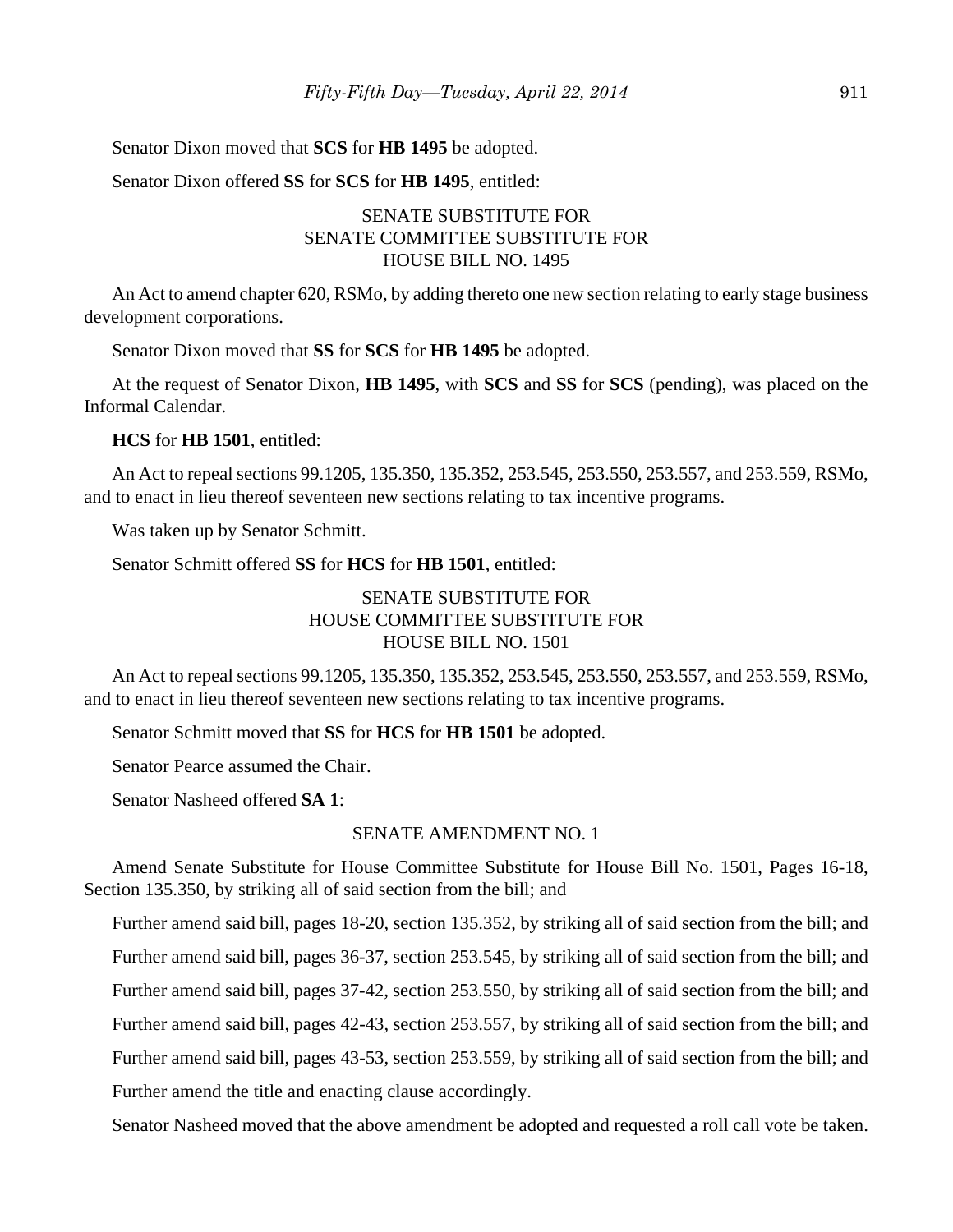She was joined in her request by Senators Keaveny, Kraus, Lamping and Parson.

**SA 1** failed of adoption by the following vote:

|         | YEAS—Senators        |            |            |               |             |           |         |
|---------|----------------------|------------|------------|---------------|-------------|-----------|---------|
| Curls   | Holsman              | Justus     | Keaveny    | LeVota        | Nasheed     | Schaefer  | Sifton  |
| Walsh-9 |                      |            |            |               |             |           |         |
|         |                      |            |            |               |             |           |         |
|         | NAYS-Senators        |            |            |               |             |           |         |
| Brown   | Chappelle-Nadal      | Cunningham | Dempsey    | Dixon         | Emery       | Kehoe     | Kraus   |
| Lager   | Lamping              | Libla      | Munzlinger | <b>Nieves</b> | Parson      | Pearce    | Richard |
| Romine  | Sater                | Schaaf     | Schmitt    | Silvey        | Wallingford | Wasson-23 |         |
|         |                      |            |            |               |             |           |         |
|         | Absent-Senators-None |            |            |               |             |           |         |

Absent with leave—Senators—None

Vacancies—2

Senator Sifton offered **SA 2**:

## SENATE AMENDMENT NO. 2

Amend Senate Substitute for House Committee Substitute for House Bill No. 1501, Page 20, Section 135.352, Lines 12-16, by striking all of said section and inserting in lieu thereof the following:

"**8. A taxpayer that receives state tax credits under the provisions of sections 253.545 to 253.559 may be eligible to receive state tax credits under the provisions of sections 135.350 to 135.363 for the same project, but in no case shall the aggregate amount of tax credits received under sections 253.545 to 253.559 and sections 135.350 to 135.363 for the same project exceed the total costs of such project.**"

Senator Sifton moved that the above amendment be adopted, which motion failed on a standing division vote.

Senator Lamping offered **SA 3**:

## SENATE AMENDMENT NO. 3

Amend Senate Substitute for House Committee Substitute for House Bill No. 1501, Page 16, Section 99.1205, Line 13 of said page, by inserting after all of said line the following:

"**135.093. 1. For all tax years beginning on or after January 1, 2015, an eligible taxpayer that is a Missouri resident shall be allowed a credit against the tax otherwise due under chapter 143, excluding withholding tax imposed by sections 143.191 to 143.265, in an amount equal to four hundred dollars per qualifying child. An eligible taxpayer shall be allowed such a credit only if the taxpayer is entitled to a dependency exemption for a qualifying child for federal tax purposes.**

**2. A taxpayer shall be considered an eligible taxpayer if:**

**(1) The taxpayer's filing status is single, head of household, qualifying widow(er), or married filing separately and the taxpayer's Missouri adjusted gross income is equal to or less than forty six thousand one hundred dollars; or**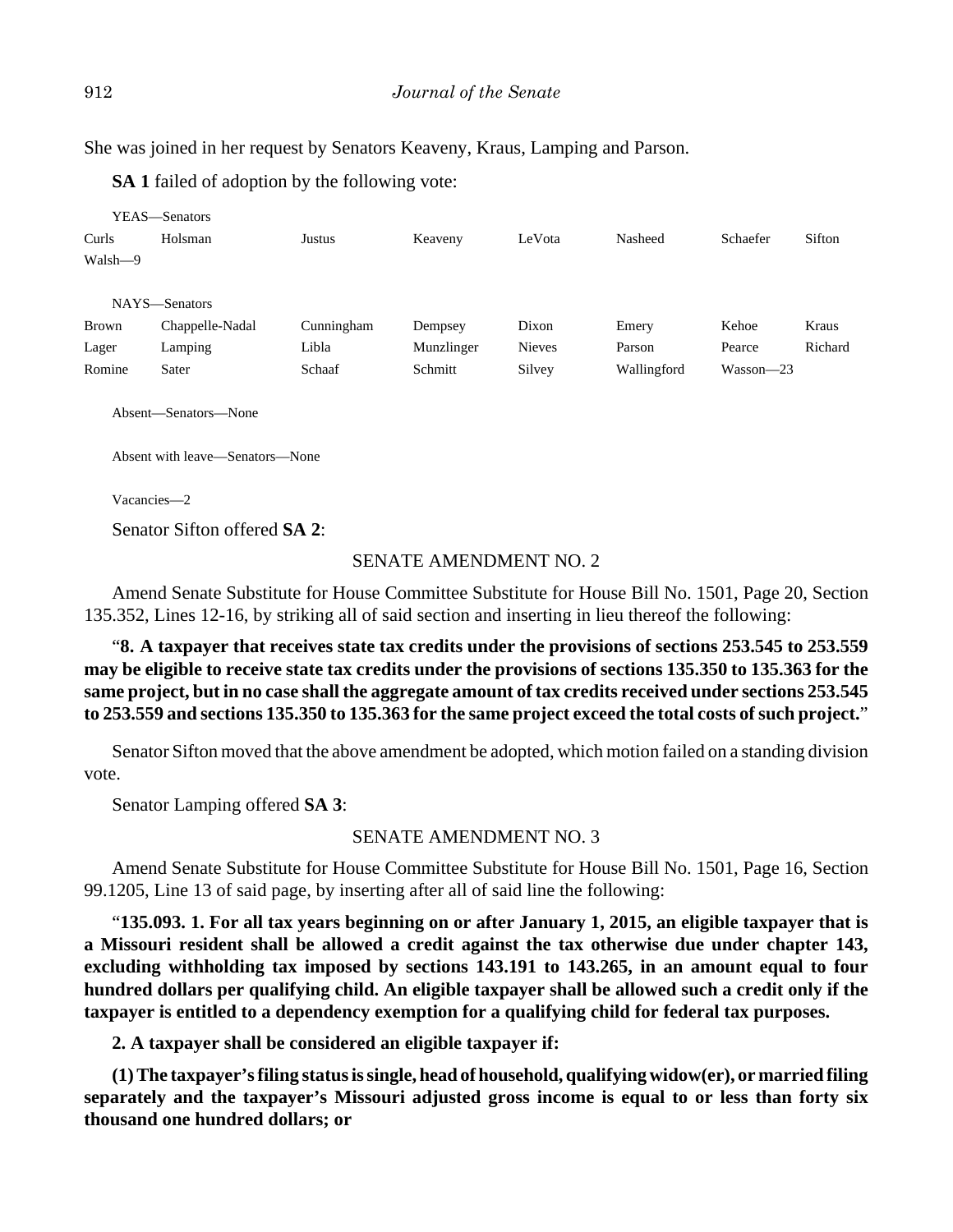**(2) The taxpayer's filing status is married filing combined and their combined Missouri adjusted gross income is equal to or less than ninety two thousand two hundred dollars.**

**3. The credit authorized by this section shall be nontransferable and nonrefundable. Any unused amount of the credit shall not be carried forward to any subsequent tax year or carried back to any previous tax year.**

**4. The department of revenue shall annually index, and the secretary of state shall publish in the Missouri Register, the amount of the tax credit authorized in subsection 1 of this section and the income thresholds specified in subsection 2 of this section to reflect changes in the Consumer Price Index for All Urban Consumers for the United States, or its successor publications, as defined and officially reported by the United States Department of Labor, or its successor agency.**

**5. The department of revenue shall promulgate rules to implement the provisions of this section. Any rule or portion of a rule, as that term is defined in section 536.010, that is created under the authority delegated in this section shall become effective only if it complies with and is subject to all of the provisions of chapter 536 and, if applicable, section 536.028. This section and chapter 536 are nonseverable and if any of the powers vested with the general assembly pursuant to chapter 536 to review, to delay the effective date, or to disapprove and annul a rule are subsequently held unconstitutional, then the grant of rulemaking authority and any rule proposed or adopted after August 28, 2014, shall be invalid and void.**"; and

Further amend the title and enacting clause accordingly.

Senator Lamping moved that the above amendment be adopted and requested a roll call vote be taken. He was joined in his request by Senators Chappelle-Nadal, LeVota, Sifton and Walsh.

**SA 3** was adopted by the following vote:

| YEAS—Senators |                 |               |        |         |             |        |           |
|---------------|-----------------|---------------|--------|---------|-------------|--------|-----------|
| <b>Brown</b>  | Chappelle-Nadal | Cunningham    | Curls  | Dempsey | Dixon       | Emery  | Holsman   |
| Justus        | Keaveny         | Kehoe         | Kraus  | Lager   | Lamping     | LeVota | Libla     |
| Munzlinger    | Nasheed         | <b>Nieves</b> | Parson | Pearce  | Richard     | Romine | Sater     |
| Schaaf        | Schaefer        | Schmitt       | Sifton | Silvey  | Wallingford | Walsh  | Wasson—32 |

NAYS—Senators—None

Absent—Senators—None

Absent with leave—Senators—None

Vacancies—2

Senator Romine assumed the Chair.

Senator Parson offered **SA 4**:

#### SENATE AMENDMENT NO. 4

Amend Senate Substitute for House Committee Substitute for House Bill No. 1501, Page 20, Section 135.352, Line 22, by inserting after all of said line the following: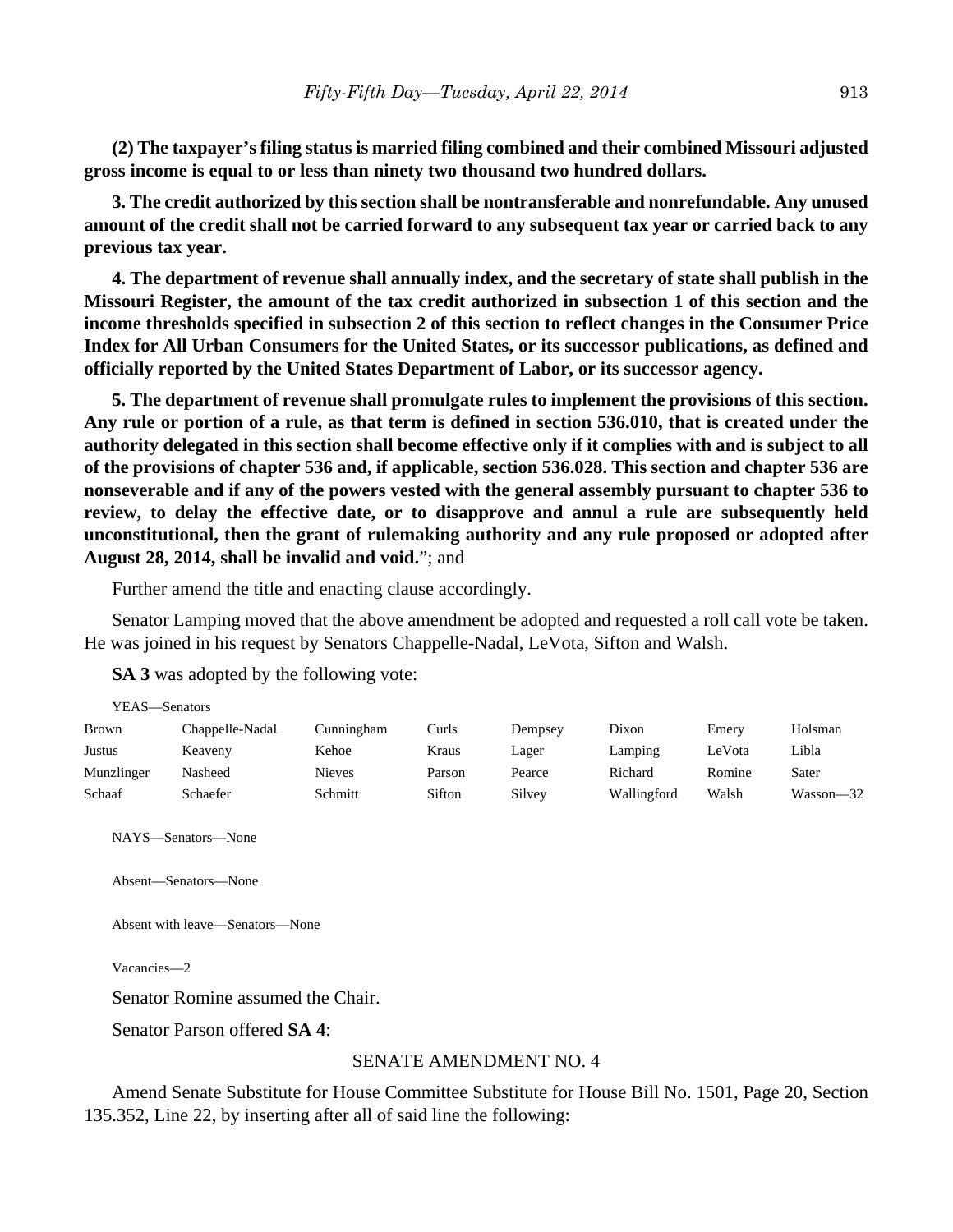"135.700. **1.** For all tax years beginning on or after January 1, 1999, a grape grower or wine producer shall be allowed a tax credit against the state tax liability incurred pursuant to chapter 143, exclusive of the provisions relating to the withholding of tax as provided in sections 143.191 to 143.265, in an amount equal to twenty-five percent of the purchase price of all new **and used** equipment and materials used directly in the growing of grapes or the production of wine in the state. Each grower or producer shall apply to the department of economic development and specify the total amount of such new equipment and materials purchased during the calendar year. The department of economic development shall certify to the department of revenue the amount of such tax credit to which a grape grower or wine producer is entitled pursuant to this section. The provisions of this section notwithstanding, a grower or producer may only apply for and receive the credit authorized by this section for five tax periods.

# **2. For the taxable years beginning on or after August 28, 2014, the total amount of tax credits allowed under subsection 1 of this section shall not exceed two hundred thousand dollars annually.**"; and

Further amend the title and enacting clause accordingly.

Senator Parson moved that the above amendment be adopted, which motion prevailed.

At the request of Senator Schmitt, **HCS** for **HB 1501**, with **SS**, as amended (pending), was placed on the Informal Calendar.

## **REPORTS OF STANDING COMMITTEES**

Senator Richard, Chairman of the Committee on Rules, Joint Rules, Resolutions and Ethics, submitted the following reports:

Mr. President: Your Committee on Rules, Joint Rules, Resolutions and Ethics, after examination of **HB 1791**, with **SCS**, respectfully requests that it be removed from the Senate Consent Calendar in accordance with the provisions of Senate Rule 45.

Also,

Mr. President: Your Committee on Rules, Joint Rules, Resolutions and Ethics, after examination of **HCS** for **HB 1090**, respectfully requests that it be removed from the Senate Consent Calendar in accordance with the provisions of Senate Rule 45.

Also,

Mr. President: Your Committee on Rules, Joint Rules, Resolutions and Ethics, after examination of **HB 1184**, respectfully requests that it be removed from the Senate Consent Calendar in accordance with the provisions of Senate Rule 45.

Also,

Mr. President: Your Committee on Rules, Joint Rules, Resolutions and Ethics, after examination of **HCS** for **HB 1217**, with **SCS**, respectfully requests that it be removed from the Senate Consent Calendar in accordance with the provisions of Senate Rule 45.

## **HOUSE BILLS ON SECOND READING**

The following Bills and Joint Resolution were read the 2nd time and referred to the Committees indicated: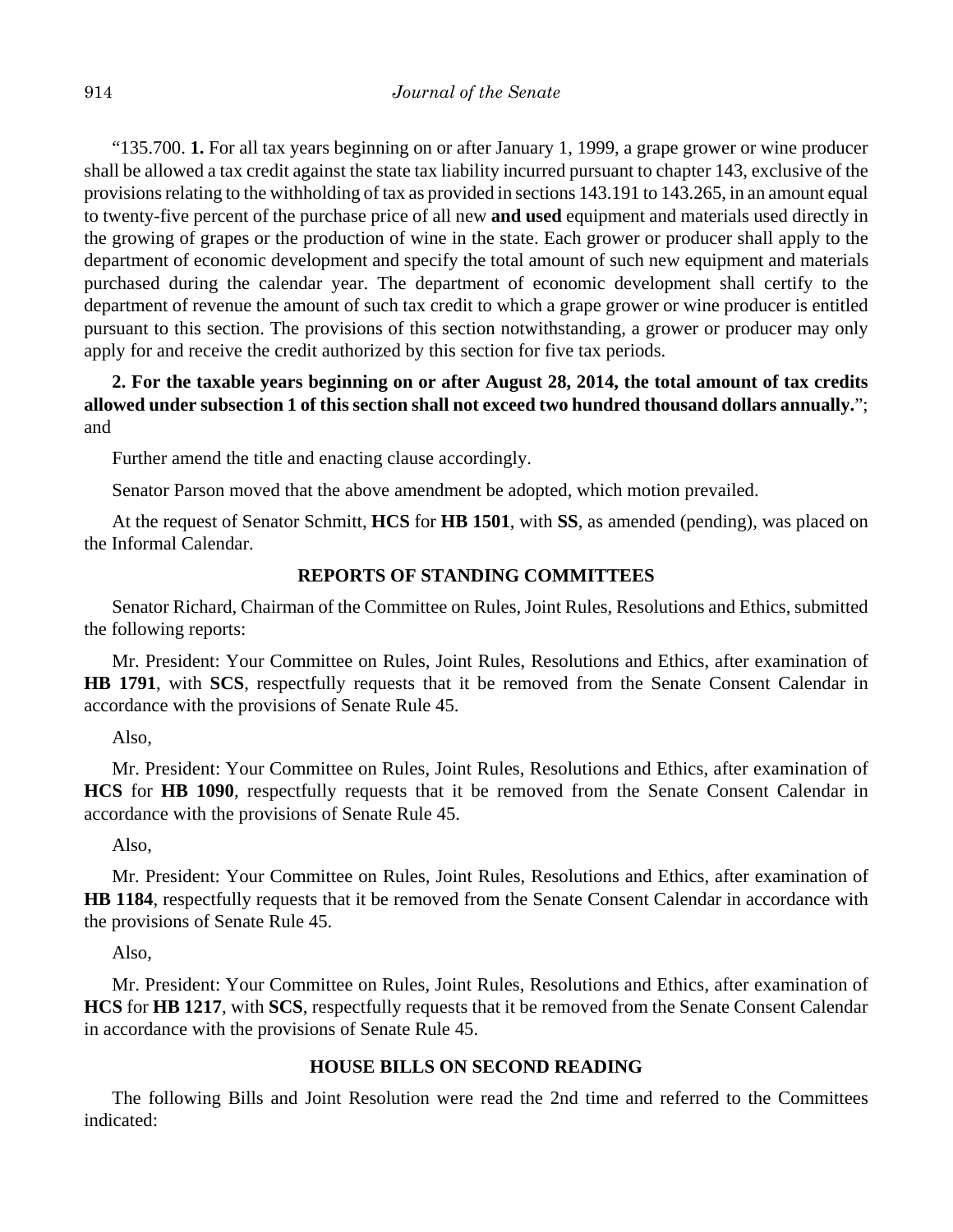**HB 1144**—Small Business, Insurance and Industry.

**HCS** for **HB 1918**—Commerce, Consumer Protection, Energy and the Environment.

**HB 1539**—Judiciary and Civil and Criminal Jurisprudence.

**HCS** for **HB 1614**—Education.

**HB 1454**—Commerce, Consumer Protection, Energy and the Environment.

**HB 1251**—Jobs, Economic Development and Local Government.

**HB 1591**—General Laws.

**HCS** for **HJR 90**—Financial and Governmental Organizations and Elections.

**HCS** for **HB 1999**—Transportation and Infrastructure.

**HCS** for **HB 1075**—Governmental Accountability and Fiscal Oversight.

## **INTRODUCTIONS OF GUESTS**

Senator Keaveny introduced to the Senate, his godson, Teddy Sheehan and his brother, Troy; teacher Jessica Gerdeman and twenty-eight seventh grade students from St. Paul's School.

On motion of Senator Richard, the Senate adjourned under the rules.

# SENATE CALENDAR  $\overline{\phantom{a}}$

# FIFTY-SIXTH DAY–WEDNESDAY, APRIL 23, 2014  $\overline{\phantom{a}}$

## FORMAL CALENDAR

## HOUSE BILLS ON SECOND READING

HCS for HB 1690 HCS for HB 1078 HCS for HB 1336 HCS for HB 1882 HB 1615-Fitzpatrick and Miller HB 1998-Jones (50) HCS#2 for HBs 1100 & 1421 HCS for HB 1250 HCS for HB 2125 HCS for HB 1377

HB 1883-Flanigan and Allen HCS for HB 1124 HCS for HB 1689 HCS for HB 1739 HB 1865-Redmon, et al HCS for HB 1801 HCS for HB 1308 HB 1574-Hoskins HB 2193-Rowland and Lichtenegger HCS for HB 2130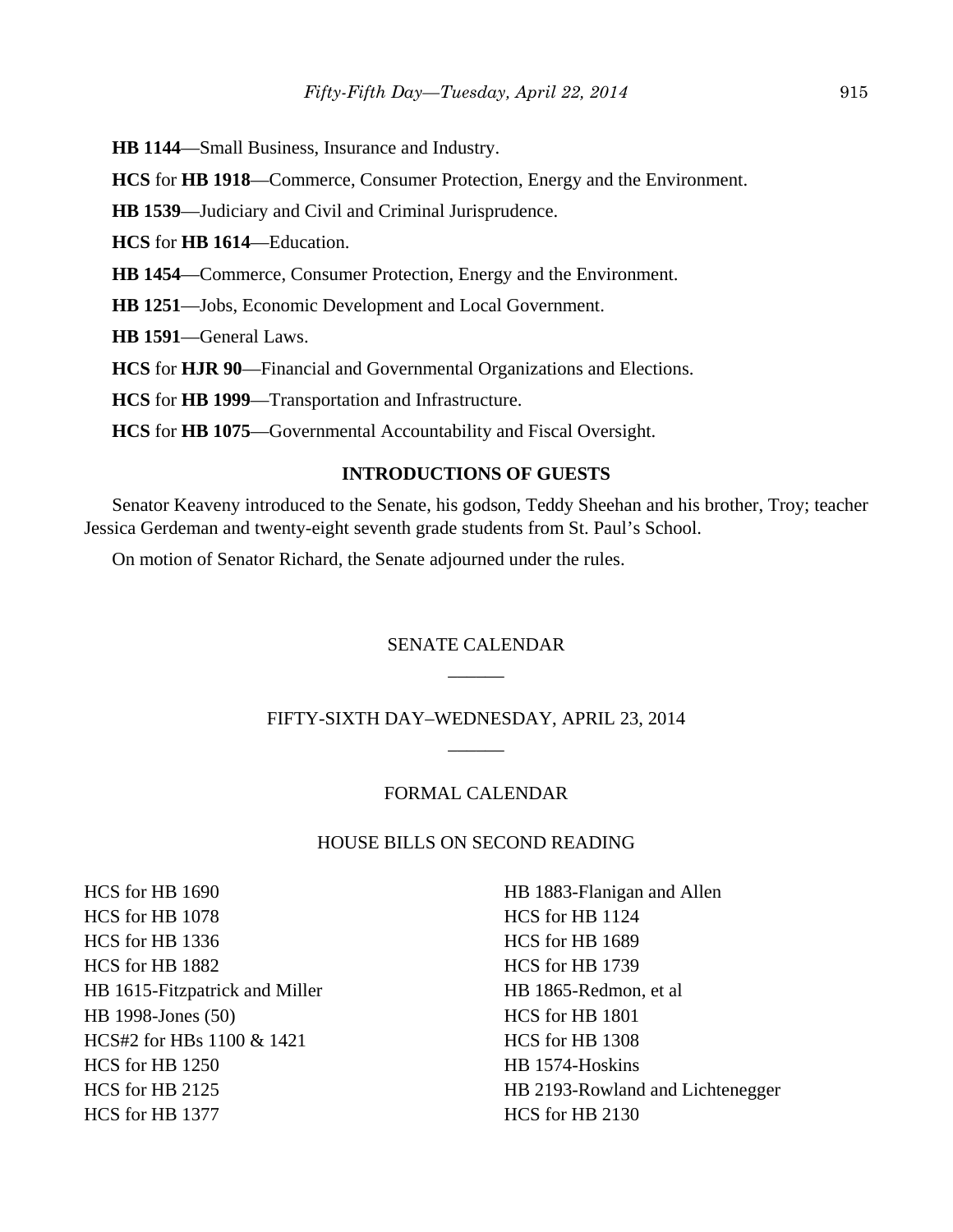HB 1906-Schieber HB 1174-Curtman

## THIRD READING OF SENATE BILLS

SS for SCS for SB 666-Schmitt (In Fiscal Oversight) SB 844-Dixon (In Fiscal Oversight) SS for SCS for SB 850-Munzlinger (In Fiscal Oversight)

SCS for SBs 638 & 647-Romine (In Fiscal Oversight) SS#2 for SB 754-Sater (In Fiscal Oversight) SCS for SB 896-Wallingford

## SENATE BILLS FOR PERFECTION

 1. SB 770-Wallingford, with SCS 2. SB 884-Wallingford and Sater 3. SB 958-Nieves 4. SB 858-Kraus 5. SB 669-Schaaf

# 6. SB 821-Schaefer 7. SB 823-Dixon, et al, with SCS 8. SB 973-Brown 9. SB 815-Pearce, with SCS 10. SBs 798 & 514-Emery, with SCS

## HOUSE BILLS ON THIRD READING

HJR 72-Richardson, et al (Silvey) HCS for HB 1218 (Wasson) HCS for HJR 47 (Kraus) HB 1361-Gosen and Wieland (Parson)

HCS for HB 1079 (Parson) HCS for HB 1295, with SCS (Kraus) HB 2029-Cierpiot (Nieves) HCS for HRB 1298 (Lager)

## INFORMAL CALENDAR

## SENATE BILLS FOR PERFECTION

SB 490-Lager and Kehoe, with SCS SB 494-Pearce, with SS (pending) SB 501-Keaveny SB 518-Sater, with SCS, SA 2 & SA 1 to SA 2 (pending) SB 519-Sater, with SS & SA 1 (pending) SB 538-Keaveny and Holsman SS for SB 543-Munzlinger

SB 550-Sater, with SCS SB 553-Emery, with SCS (pending) SB 555-Nasheed, with SS & SA 1 (pending) SB 566-Sifton SB 573-Munzlinger, with SCS SB 578-Kraus SB 589-Brown, with SCS, SA 2 & SA 1 to SA 2 (pending)

HCS for HB 2271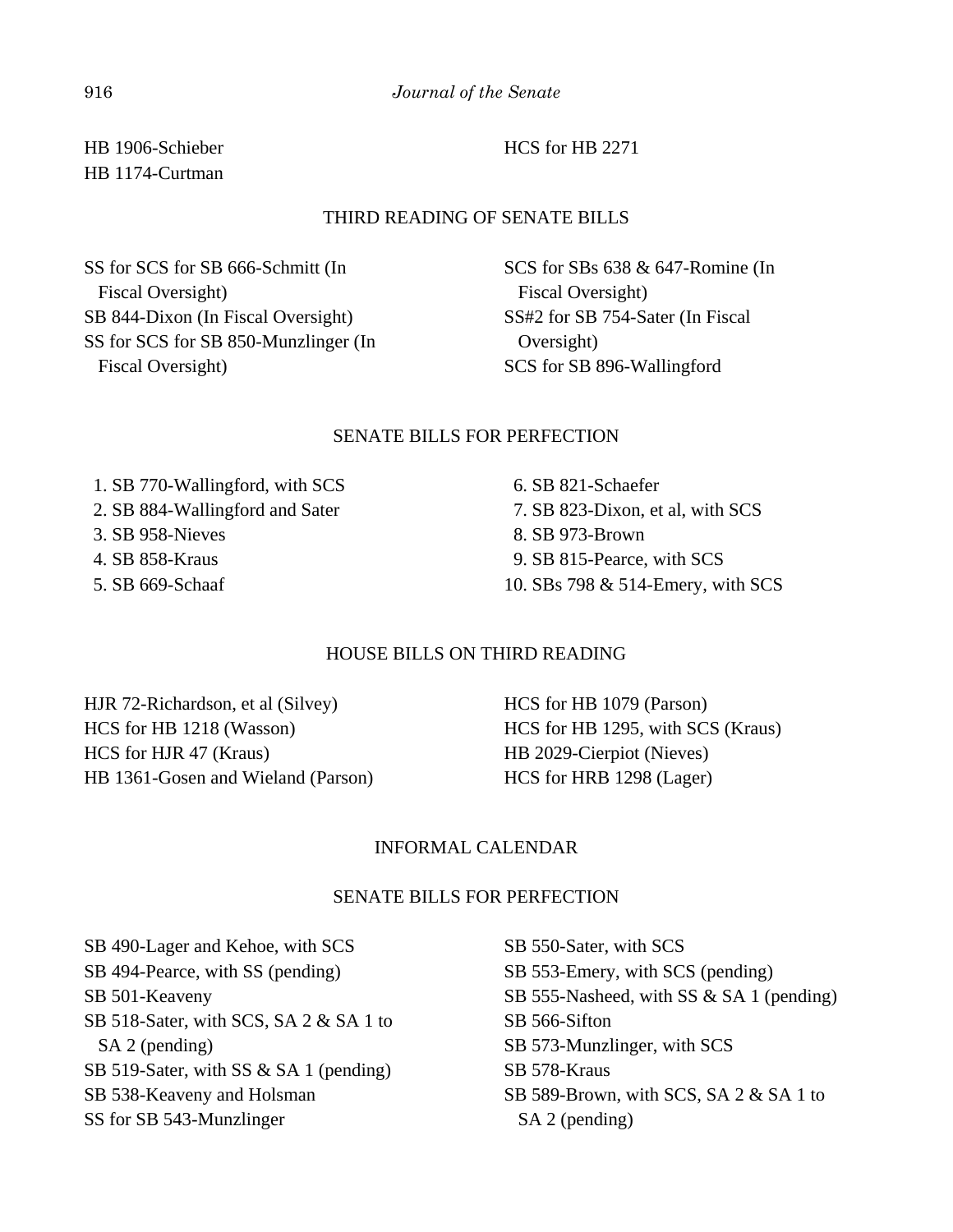SB 617-Parson, with SCS, SS for SCS & SA 1 (pending) SB 634-Parson, with SCS SB 641-Emery SB 644-LeVota SB 659-Wallingford, with SCS SB 663-Munzlinger, with SCS SB 671-Sater SB 692-Wasson, with SA 1 (pending) SB 712-Walsh, with SCS & SS for SCS (pending) SB 724-Parson SB 739-Romine, with SCS, SS for SCS, SA 1 & SA 1 to SA 1 (pending) SB 755-Wallingford SB 762-Schaefer, with SCS SB 769-Pearce, with SCS SBs 787 & 804-Justus, with SCS SB 790-Dixon SB 795-Lager SB 814-Brown SB 819-Wallingford, with SCS SB 830-Parson SBs 836 & 800-Munzlinger, with SCS SB 846-Richard SB 848-LeVota, with SCS SB 866-Wasson and Cunningham SB 875-Sater, with SCS SB 887-Schaefer SB 888-Parson, with SCS SB 912-Wasson and Justus, with SCS (pending) SB 919-Justus SB 964-Lager SB 966-Lager SJR 25-Lager, with SS, SA 2 & SA 1 to SA 2 (pending) SJR 26-Lager, with SS & SA 1 (pending) SJR 34-Emery SJR 42-Schmitt, with SS (pending)

## HOUSE BILLS ON THIRD READING

HB 1173-Burlison, et al, with SA 1 & SA 1 to SA 1 (pending) (Brown) HB 1495-Torpey and Hicks, with SCS & SS for SCS (pending) (Dixon)

HCS for HB 1501, with SS (pending) (Schmitt)

## CONSENT CALENDAR

## House Bills

Reported 4/10

HCS for HB 1426 (Schmitt) HCS for HB 1376 (Keaveny) HCS for HB 1523 (Pearce) HB 1602-Engler and Black (Romine)